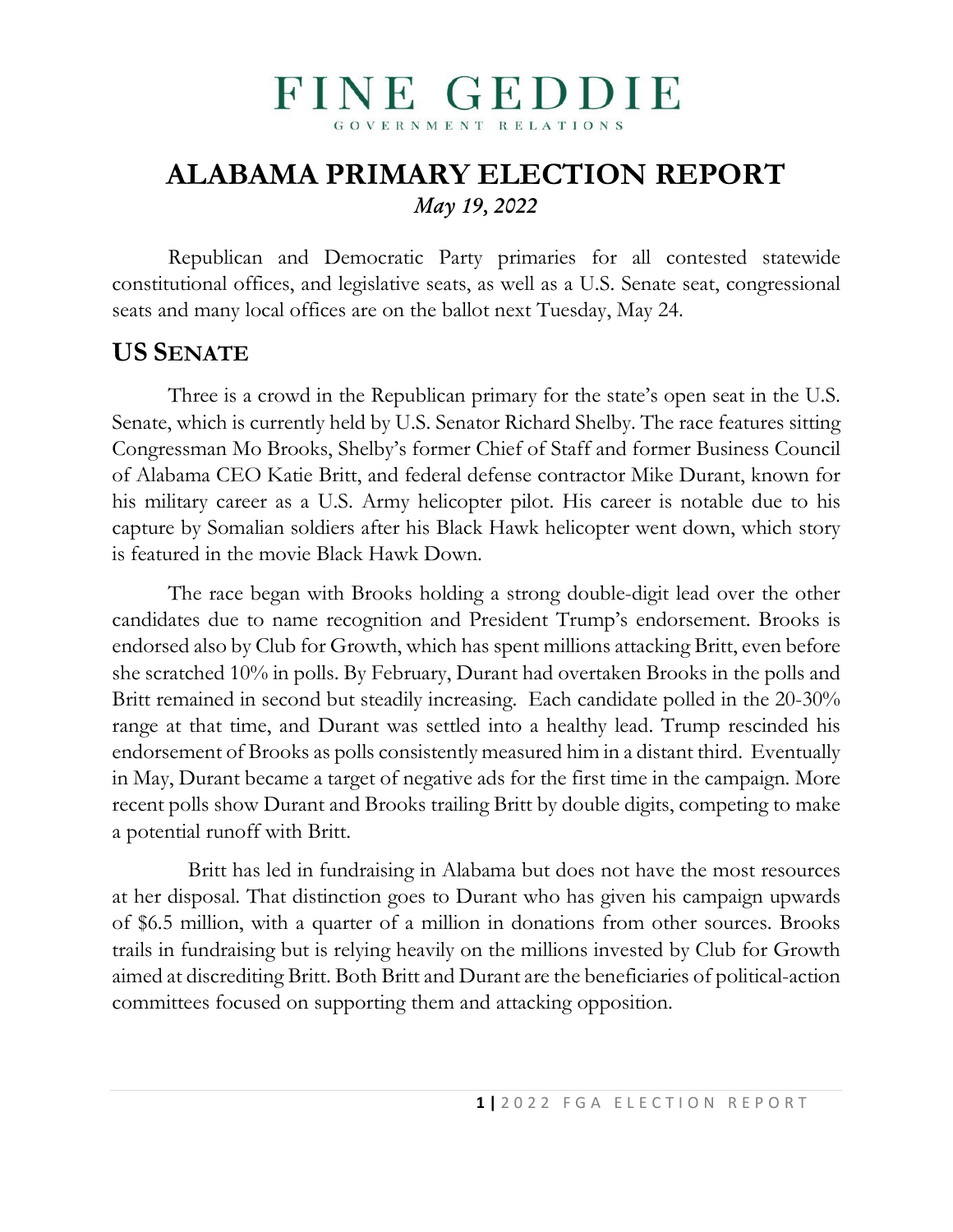#### **GOVERNOR**

Governor Kay Ivey appears to have a strong lead in the Republican primary race for her second full term in office over a large field of candidates. A distant second are Tim James and Linda Blanchard, who are neck in neck according to recent polls. Both challengers are largely self-funded. Neither has held public office, though Tim James is the son of a former two-time Alabama governor and this is his third gubernatorial bid. Blanchard was the U.S. Ambassador to Slovenia under President Trump. She was one of the first candidates to throw her name into the hat in the U.S. Senate race but switched to the race for governor before the qualifying deadline. Recent polls suggest Ivey is within striking distance of the 50 percent threshold and winning the nomination outright without a runoff. All three candidates are increasing their intensity in the final weeks, as Blanchard and James try to push the race into a runoff. Six candidates are vying for the Democratic nomination for governor.

## **SECRETARY OF STATE**

There is a field of four candidates in the Republican primary to be the state's chief election officer: Current House Rep. Wes Allen, current State Auditor Jim Zeigler, Christian Horn, and former Secretary of State office staffer Ed Packard. Allen, a hardworker running a traditional grassroots fundraising campaign, and Zeigler, a sayanything populist, are the favorites.

## **APPELLATE COURTS**

The only Alabama Supreme Court race in contention is for the seat currently held by retiring Associate Justice Michael Bolin. Birmingham attorney Greg Cook faces Circuit Court Judge Debra Jones. This is Cook's first time running statewide. Jones finished third in the primary race for the seat currently held by Associate Justice Sarah Stewart. Associate Justice Brad Mendheim finished second in that race but was later appointed to a vacant seat. Both candidates have had large infusions of campaign funding in the final two weeks and are advertising heavily.

# **PUBLIC SERVICE COMMISSION**

Two of the three Public Service Commission seats are up for reelection this year.

Place 2 – Republican incumbent Commissioner Jeremy Oden faces three primary challengers: John Hammock, Stephen McLamb, and Brent Woodall.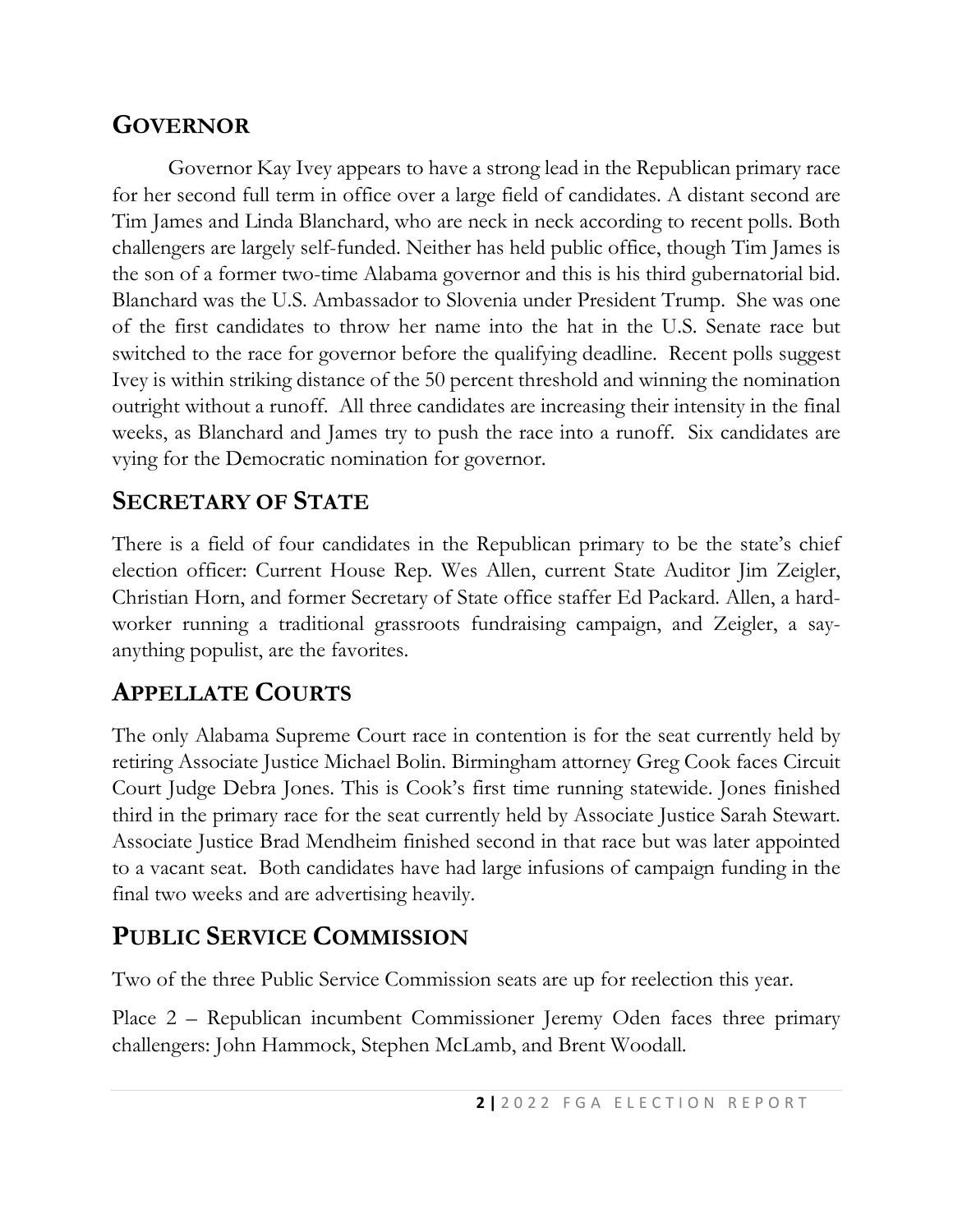Place 3 – Republican incumbent Commissioner Chip Beeker faces two primary challengers: Robin Litaker and Robert McCollum.

#### **STATE SENATE**

Out of 35 seats in the Alabama Senate, there are ten Republican primaries and four Democratic primaries. Five primary races are for open Senate seats (three Republican, two Democrat).

Here is a rundown of the open seats:

**SD 11 (St. Clair, Talladega)** – Attorney Lance Bell and fellow Republican Michael Wright face off for the seat currently held by retiring Sen. Jim McClendon. Bell appears to be the front runner.

**SD 12 (Calhoun, Talladega)** – Republicans Wayne Willis, Keith Kelley, and Wendy Draper are vying for the Republican nomination in the primary to face Democrat Danny McCullers in November. This seat is the open seat left by retiring Sen. Del Marsh. The Republican primary will likely be headed toward a runoff.

**SD 19 (Jefferson)** – Sitting Representatives Merika Coleman and Louise Alexander are in a heated Democratic primary race for the seat held by retiring Sen. Priscilla Dunn. Coleman has received a key endorsement from the local Alabama Democratic Conference.

**SD 23 (Dallas, Lowndes)** – Former Sen. Hank Sanders, Thayer Spencer, Robert Stewart, Michael Nimmer and former Selma Mayor and Rep. Darrio Melton are in contention for the Democratic nomination for the seat currently held by Sen. Malika Sanders-Fortier, who is seeking the Democratic nomination in the gubernatorial race.

**SD 31 (Dale, Coffee, Covington, Pike)** – House Rules Chairman Mike Jones faces County Commissioner Josh Carnley and Norman Horton for the Republican nomination to fill the seat long-held by retiring Sen. Jimmy Holley. The race appears to be tightening between Jones and Carnley and will likely be decided in a runoff.

Of the nine incumbents facing a primary challenger (seven Republican, two Democratic), three of those sitting members appear to face serious primary opposition:

**SD 2 (Madison)** – Sen. Tom Butler faces a challenge by former Sen. Bill Holtzclaw for the Republican nomination. The former Senator is running a low budget campaign. The winner will face Democrat Kim Lewis in November.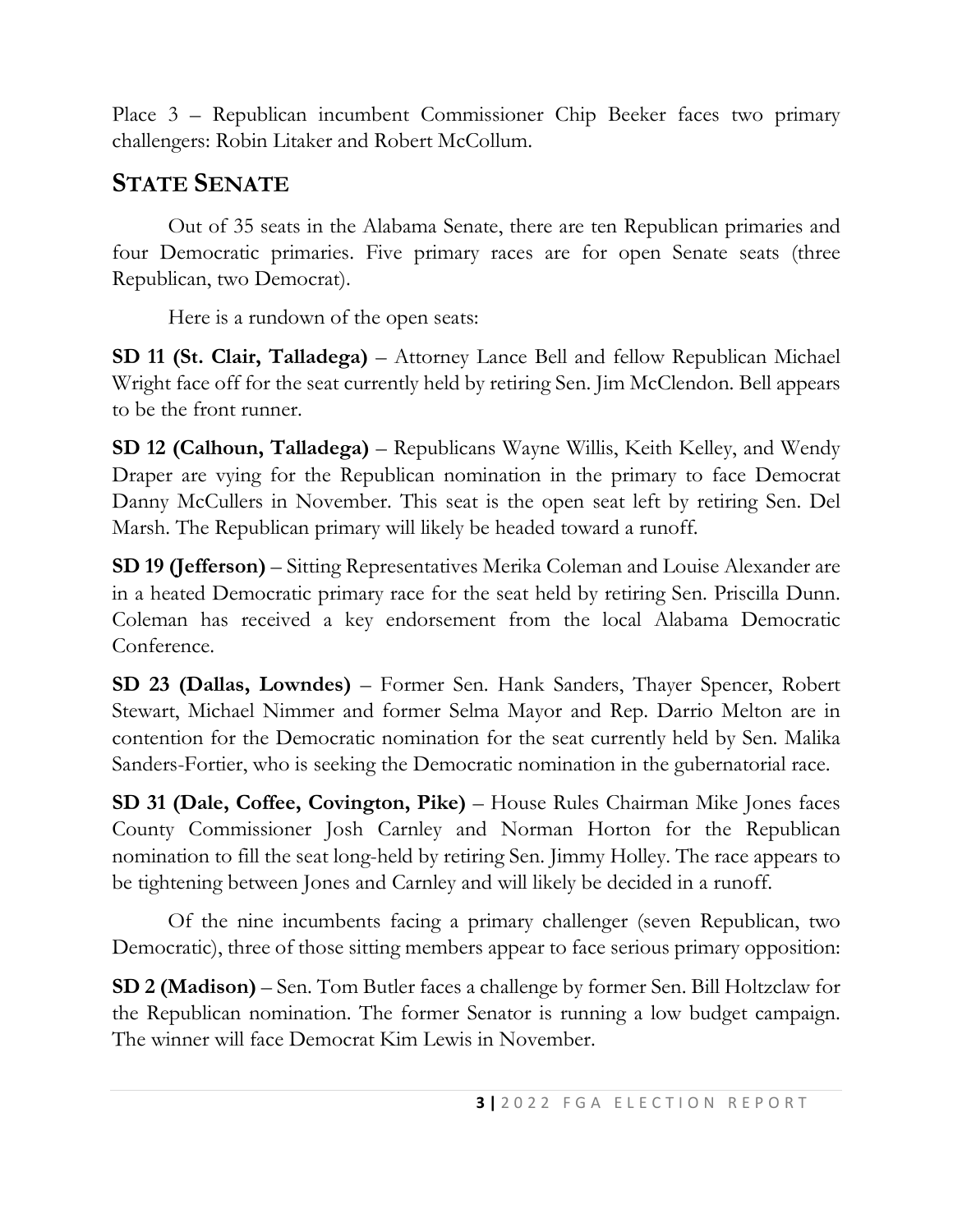**SD 15 (Jefferson, Shelby)** – Sen. Dan Roberts faces physician Brian Christine in the Republican primary.

**SD 27 (Lee)** – Sen. Tom Whatley faces Auburn City Councilman Jay Hovey in the primary. The winner will face Democrat Sherri Reese in November.

#### **HOUSE OF REPRESENTATIVES**

Out of 105 seats in the Alabama House, there are 21 open seats. There are 26 incumbent representatives who have primary opposition.

There are two open Republican seats with only one declared Republican candidate. Republican Marcus Paramore, running in House District 89 (Troy) is unopposed, while Republican Bill Lamb seeking to replace Rep. Rich Wingo in Tuscaloosa County (House District 62), faces no primary opposition and will likely prevail in November to win the conservative seat.

Three current Republican districts have competitive Democratic primaries where Democrats see an opportunity to gain seats. Those include the races for the open seats in House Districts 3 (the Shoals), House District 47 (Birmingham – Vestavia), and House District 74, a seat in Montgomery that was significantly redrawn toward the Democrats during redistricting. In addition, Democrats see potential opportunities in HD 10 (Madison) and HD 25 (Madison), both open seats.

INCUMBENT CHALLENGES TO WATCH:

*HD 4* – Republican incumbent Rep. Parker Moore faces a serious primary challenge by Patrick Johnson and Sheila Banister. ALFA has endorsed Johnson, a local State Farm insurance agent.

*HD 7* – Republican incumbent Rep. Proncey Robertson faces primary challenger Ernie Yarbrough, CEO of Covenant Digital Solutions. The winner will face Democrat Mose Jones, Jr. in November. Robertson, a former law enforcement officer, has been attacked for allegedly not being conservative enough.

*HD 14* – Republican incumbent Rep. Tim Wadsworth, an attorney, is fighting small businessman Tom Fredricks and Deputy Sheriff Corey Franks to retain his seat.

*HD 23* – Rep. Tommy Hanes faces a tough challenge from Republican Mike Kirkland. Kirkland, an administrator with Vulcan Materials, is supported by ALFA, the Alabama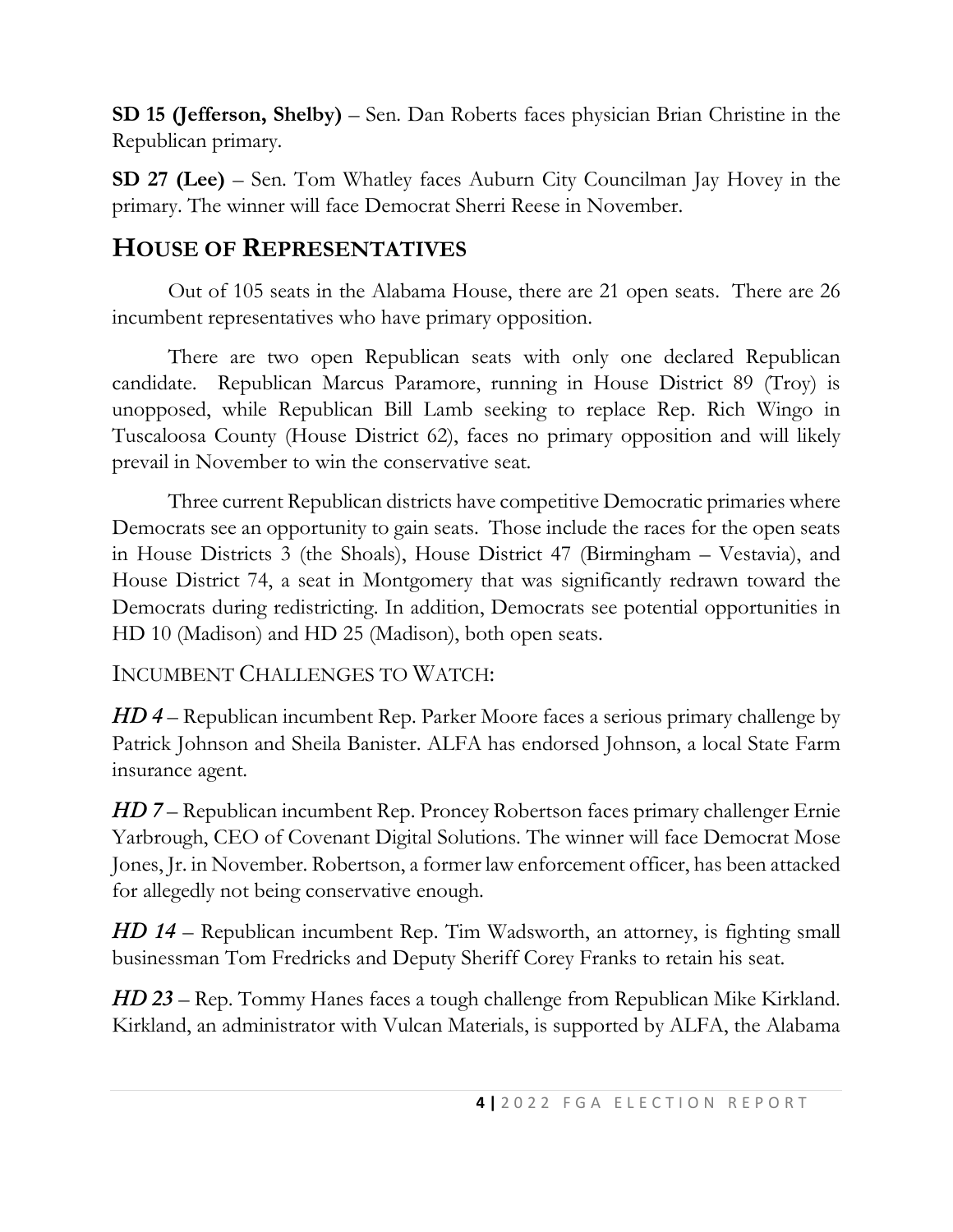Road Builders Association, and the Business Council of Alabama. Hanes is a retired firefighter and fisherman.

*HD 28* – Rep. Gil Isbell is being challenged by former lawmaker Mack Butler in the Republican Primary. Isbell has received all the right endorsements for a businessfriendly incumbent, but Butler has the support of Lt. Gov. Ainsworth who served with him in the House. Butler is criticizing Isbell for supporting a gas tax but Gov Ivey recently announced a much needed road project in the district funded by the tax.

*HD 38* – Incumbent Rep. Debbie Wood faces Republican challenger Micah Messer. Messer is the former COO of Right Side Broadcasting Network.

*HD 45* – Rep. Dickie Drake faces serious Republican primary challenger Susan Dubose, a retired banker.

*HD 49* – Rep. Russell Bedsole faces Republican challenger Michael Hart, a radio host. Bedsole, a Deputy Sheriff, was elected to office during a special election. This is his first election cycle and first test in a regular primary.

*HD 54* – Rep. Neil Rafferty faces Democratic challengers, Britt Blalock a community organizer, and Edward Maddox a barber. Rafferty is a U.S. Marine veteran and is considered one of the most socially progressive members of the House, representing an urban area of Birmingham. Blalock is a serious contender but Rafferty has a strong grassroots team.

*HD 55* – Rep. Rod Scott faces four Democratic primary challengers: Travis Hendrix a police officer, Phyllis Oden-Jones, Fred "Coach" Plump a firefighter, and Antwon Womack. Scott is opposed by the House Democratic Caucus leadership.

*HD 67* – Democratic incumbent Rep. Prince Chesnut faces primary challenger Laurine Pettway. The Sanders family holds strong political clout in Dallas County and Pettway has their support. The patriarch of that family, former Sen. Hank Sanders and his daughter retiring Sen. Malika Sanders-Fourtier will be on the ballot in other races.

*HD 72* – Democratic incumbent Ralph Howard is facing a primary challenge from Curtis Travis, a former field representative for the Alabama Education Association.

*HD 88* – Republican incumbent Will Dismukes faces primary challenger Jerry Starnes. Dismukes is working to rebuild his reputation with constituents after facing highly publicized legal woes which appeared to prompt personal upheaval. Many did not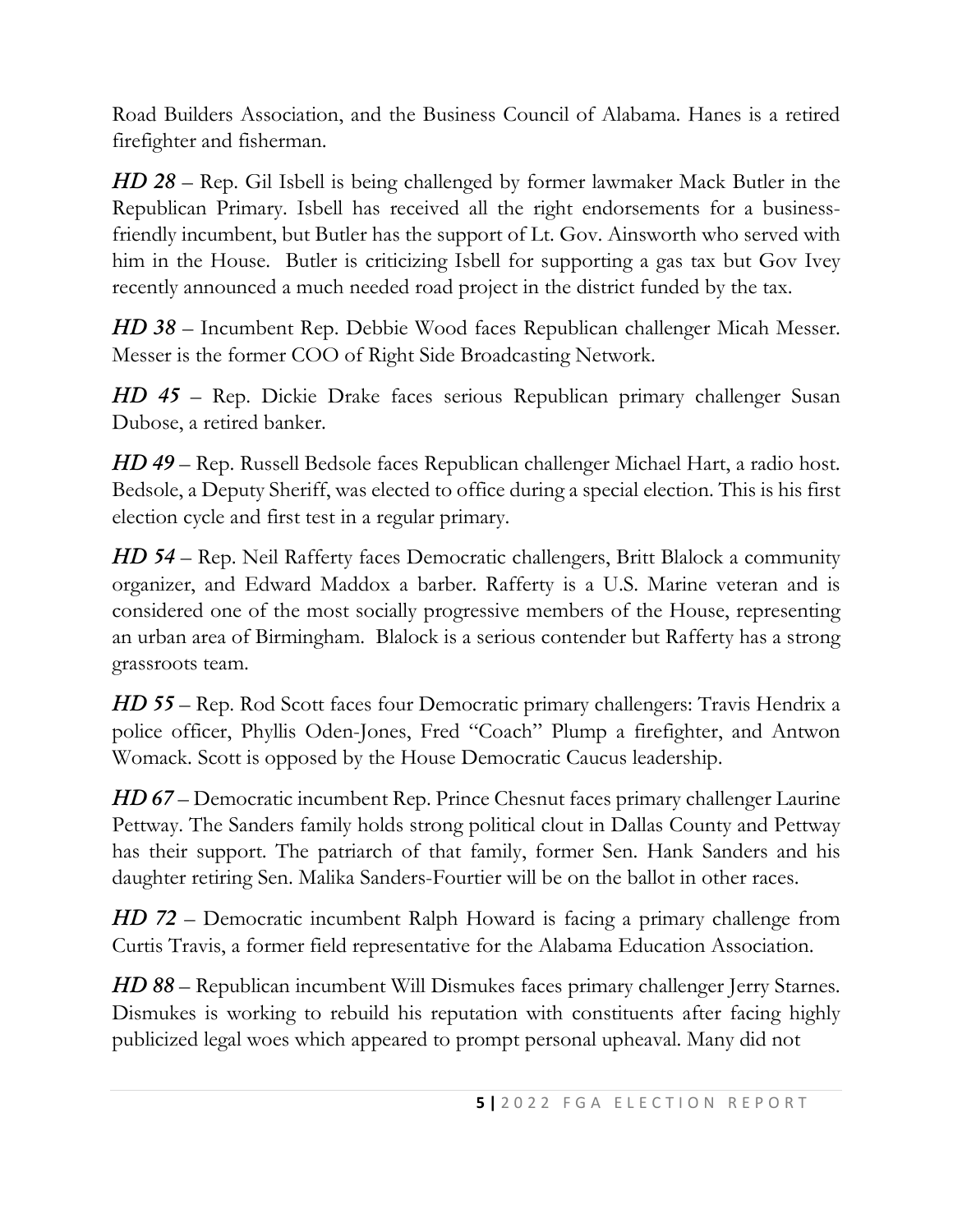expect Dismukes to seek reelection at all, but polling shows him neck and neck (with no clear winner to predict) against Prattville City Council President Jerry Starnes.

*HD 94* – Rep. Joe Faust faces Republican challenger Jennifer Fidler, whose farming family's roots run deep in Baldwin County. Fidler is gaining some traction and has the support of ALFA.

OPEN SEATS TO WATCH:

HD 2 – Four contenders are seeking to replace retiring Rep. Lynn Greer: Limestone County Commissioner Jason Black, photographer Kimberly Butler, Ben Harrison, and defense contractor Terrance Irelan. A runoff is likely.

HD 3 – The race to replace Rep. Andrew Sorrell, who is running for State Auditor, includes a Democratic and Republican Primary. The Democrats are nurse practitioner Susan Bentley and pastor Wesley Thompson. Republicans are CPA Kerry Underwood and former registrar Fred Joly. This seat is seen as competitive in November.

HD 13 – There are five Republicans seeking to replace outgoing Rep. Connie Rowe, who has taken a position on Lt. Gov. Will Ainsworth's staff: Retired CEO of Southeastern Medical Properties Greg Barnes, Walker County Commissioner Keith Davis, detective Matt Dozier, attorney Charles Waits, and owner of Jasper Auto Sales Matt Woods who is also a former member of the Alabama Community College Board of Trustees. With this many contenders, a runoff is likely.

HD 15 – There are two in contention for the Republican nomination in the race for the seat currently held by retiring Rep. Allen Farley: Leigh Hulsey a Helena City Councilwoman and gym owner, and Brad Tompkins, a small business owner and economic developer. Both candidates are small business owners. The winner will face Richard Rouco in November.

HD 26 – Three Republicans are seeking the party nomination in the race for the seat currently held by retiring Rep. Kerry Rich: financial consultant Brock Colvin, nurse Annette Holcomb, and real property manager Todd Mitchem. Colvin has secured important endorsements in an area where those credentials have carried a lot of weight for other, neighboring officeholders such as House Majority Whip Wes Kitchens and Senate Majority Leader Clay Scofield. The Republican nominee will face Democrat Ben Alford in November.